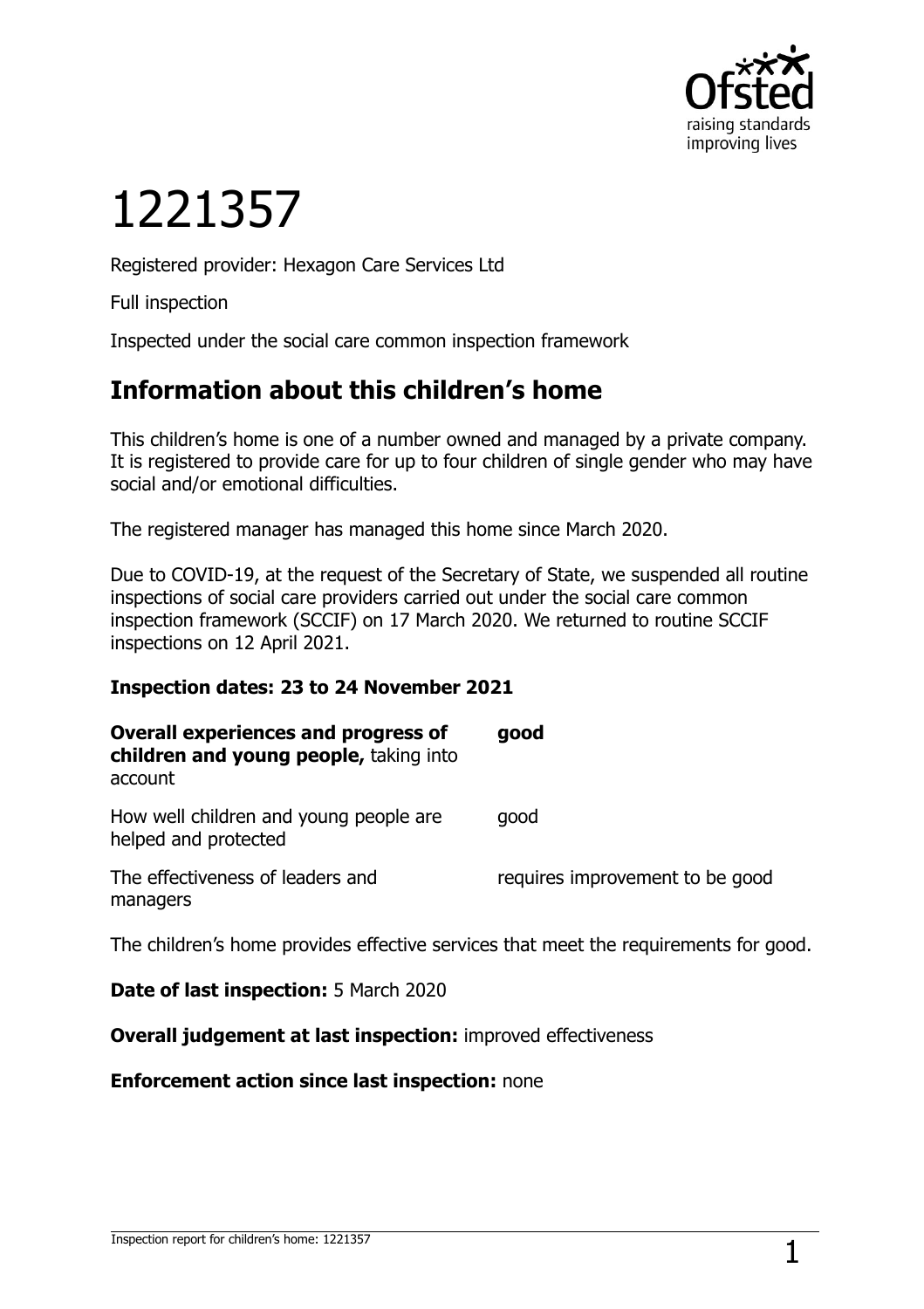

# **Recent inspection history**

| <b>Inspection date</b> | <b>Inspection type</b> | <b>Inspection judgement</b>        |
|------------------------|------------------------|------------------------------------|
| 05/03/2020             | Interim                | Improved effectiveness             |
| 18/06/2019             | Full                   | Good                               |
| 21/01/2019             | Full                   | Requires improvement to<br>be good |
| 13/12/2017             | Full                   | Good                               |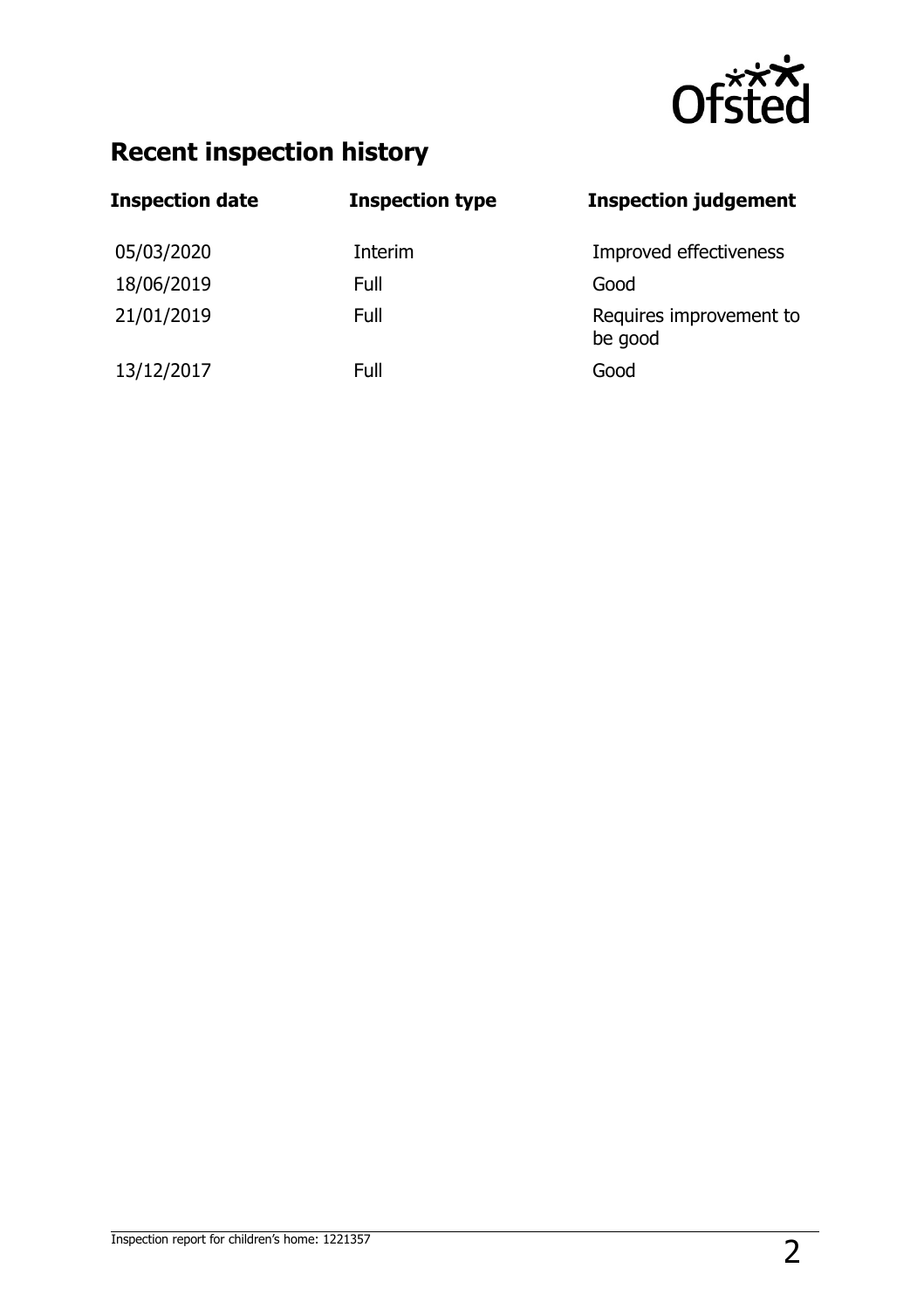

# **Inspection judgements**

#### **Overall experiences and progress of children and young people: good**

Children are making good progress from their individual starting points. They are supported by a consistent staff team. This helps them to form positive and trusting relationships with staff. One child said: 'If I was worried about anything, I would talk to any of the staff. I could trust staff.'

When children are admitted to the home, they are warmly welcomed. Children told the inspector that this helped them to settle in quickly and to feel at home. One child said: 'It took me no time at all to settle in. I was made to feel welcome and I like it here.'

Children enjoy spending time with staff and engaging in activities together. Staff have created memory books to capture special moments and new experiences. This is an important record of the child's time at the home.

Prior to coming to the home, some children were disengaged with education and struggled to attend. Staff have successfully supported children to return to full-time education. All children are engaged in education or training schemes and attendance is high. Some children have learned to travel independently to these settings. Children have clear aspirations for future careers and two children have secured paid employment.

Children are learning new skills that will support them to live more independently in the future. As a result, children have matured and grown in confidence. Staff are working with some children to support them to move into their own accommodation. Children told the inspector that they would like more assistance from staff about how to budget and pay bills. A recommendation is made to address this.

The home is spacious and has large communal areas for children to use. However, some issues were identified with the condition of the home. For example, the carpets in some children's bedrooms were worn and marked in places. In addition, some children lacked adequate storage for all their personal possessions. The senior manager acknowledged these issues during the inspection and took immediate steps to address this. A recommendation is made to secure continuous improvement.

Children's care plans are regularly updated but some contained incomplete and/or out-of-date information. One child's most recent local authority care plan was not available in the child's records. A requirement has been made to address the shortfalls in care planning.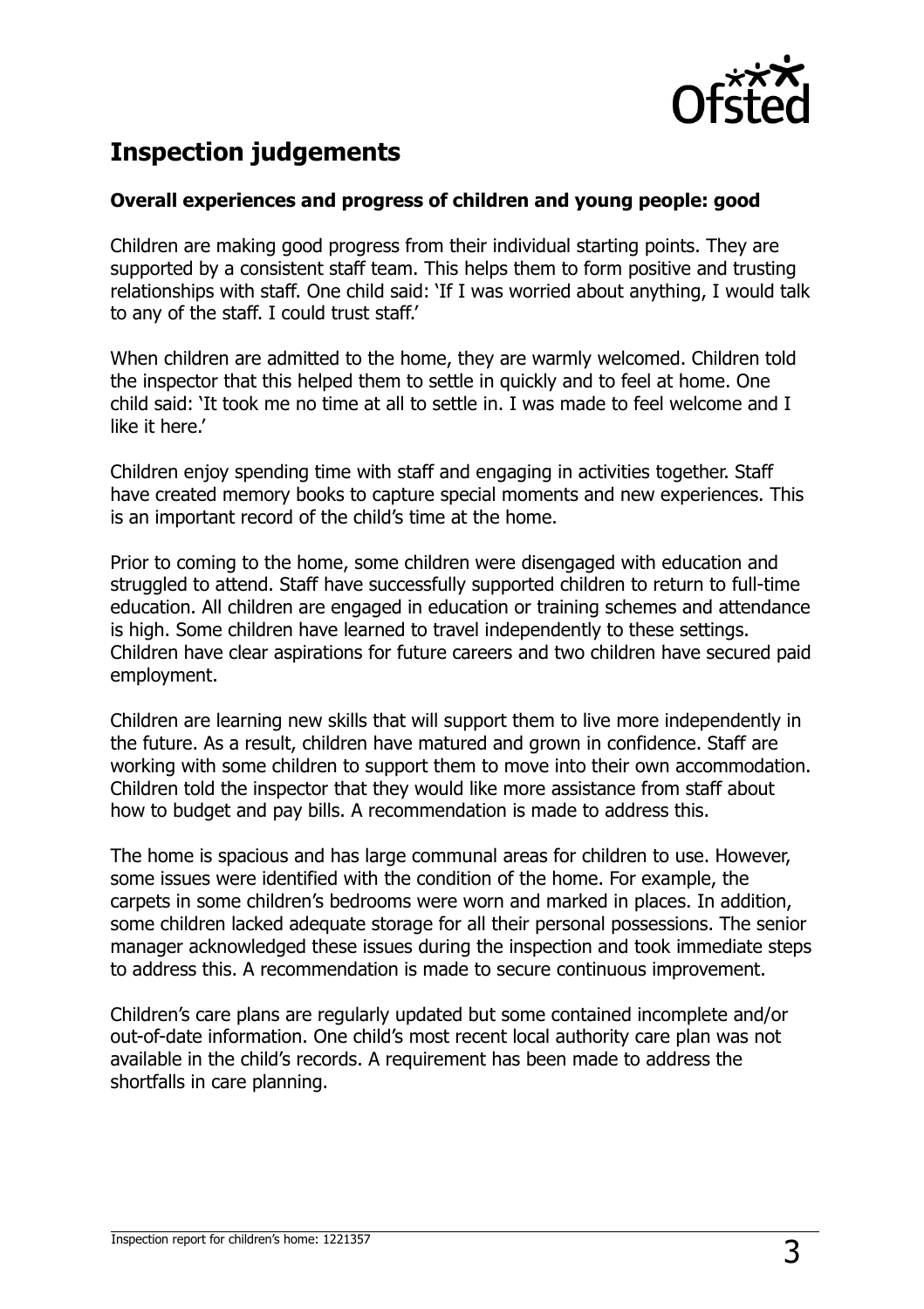

#### **How well children and young people are helped and protected: good**

Children are learning how to keep themselves safe, and as a result they are increasingly making safer decisions. For example, staff have worked effectively with one child to significantly reduce the number of times she went missing from care. This child was at high risk of exploitation when she went missing. The child continues to make significant progress, and because of the lowered risks she will be able to move to a placement with less staff supervision and support.

Staff are supporting children to form positive relationships with each other. Sometimes, arguments between children have resulted in them being verbally and/or physically aggressive to each other. However, staff have intervened effectively to keep children safe and have completed work with children to help them to mend their relationships.

Staff rarely use physical interventions to manage children's behaviours. When a physical intervention is used, children are always given the opportunity to talk about how this made them feel. Children are encouraged to reflect on their behaviours and talk about strategies that might help staff to support them when they feel angry or upset.

Staff use rewards and praise to reinforce positive behaviours. Consequences to address poor behaviour are not used often. However, consequences are not restorative in nature and this does not support the child to learn from the incident or recognise the impact of their behaviours. A recommendation is made to address this.

Some children's risk assessments and risk management plans do not contain up-todate information. For example, some risk assessments have not been changed when risks to children have lowered. In addition, children's risk assessments do not always accurately record the measures in place to keep children safe. When significant incidents have happened, staff have responded effectively to safeguard children. However, following the incident, the manager has not always completed a risk assessment or updated the child's risk management plan. This does not support staff to respond consistently to future events. This has not led to widespread failings, but it is an area that needs improvement. The responsible individual put plans in place to address these shortfalls during the inspection.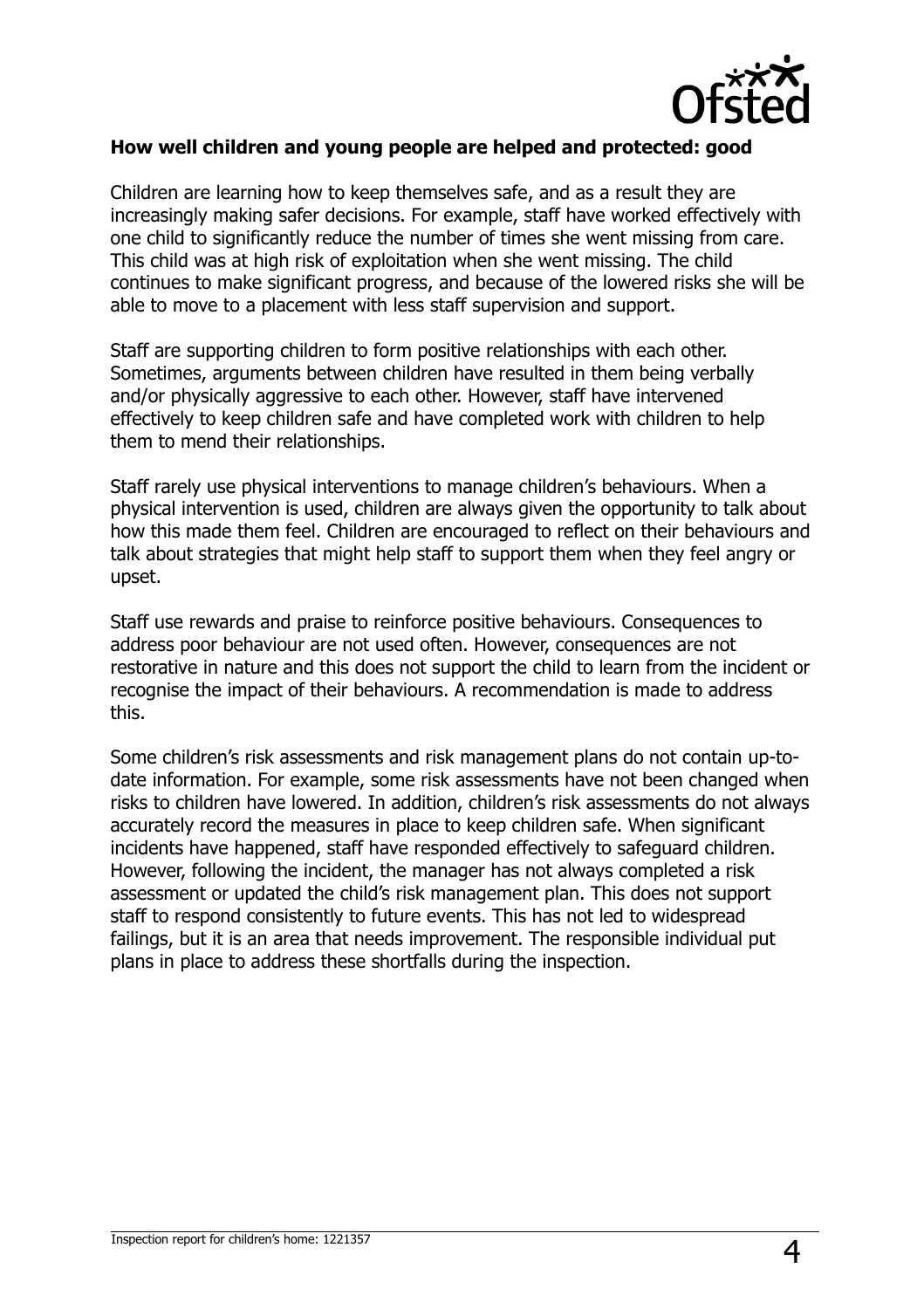

#### **The effectiveness of leaders and managers: requires improvement to be good**

The home is supporting children to achieve good outcomes. However, there are weaknesses in the leadership and management of the home. For example, some children's care plans and risk management plans require updating. In addition, records are not always well organised and accessible. The manager struggled to find some important documents during the inspection.

The manager alerts the appropriate safeguarding professionals when concerns are raised about a child's safety. There is multi-agency collaboration to keep children safe. However, internal record-keeping is not sufficiently robust and the outcomes of referrals are not always well documented.

The manager has not adopted a consistent approach to the monitoring of the performance of the home. This does not have a direct impact on the children, but the implementation of systems to monitor and review the quality of care would enable the manager to identify weaknesses and make continuous improvement.

Several staff have left the home since the last inspection. The manager has ensured that the vacancies have been covered by staff who were familiar to the children and no agency staff have been used. This has given children continuity of care and minimised the potential impact on children. However, by covering some of the shifts herself, the manager is compromising her capacity to undertake her role effectively. A requirement has been made to secure improvements in the leadership and management of the home.

Members of staff report that they feel supported by the management team and that morale is good. One member of staff said: 'The managers give me really good support. I know can go to them with any issues and they will support me.'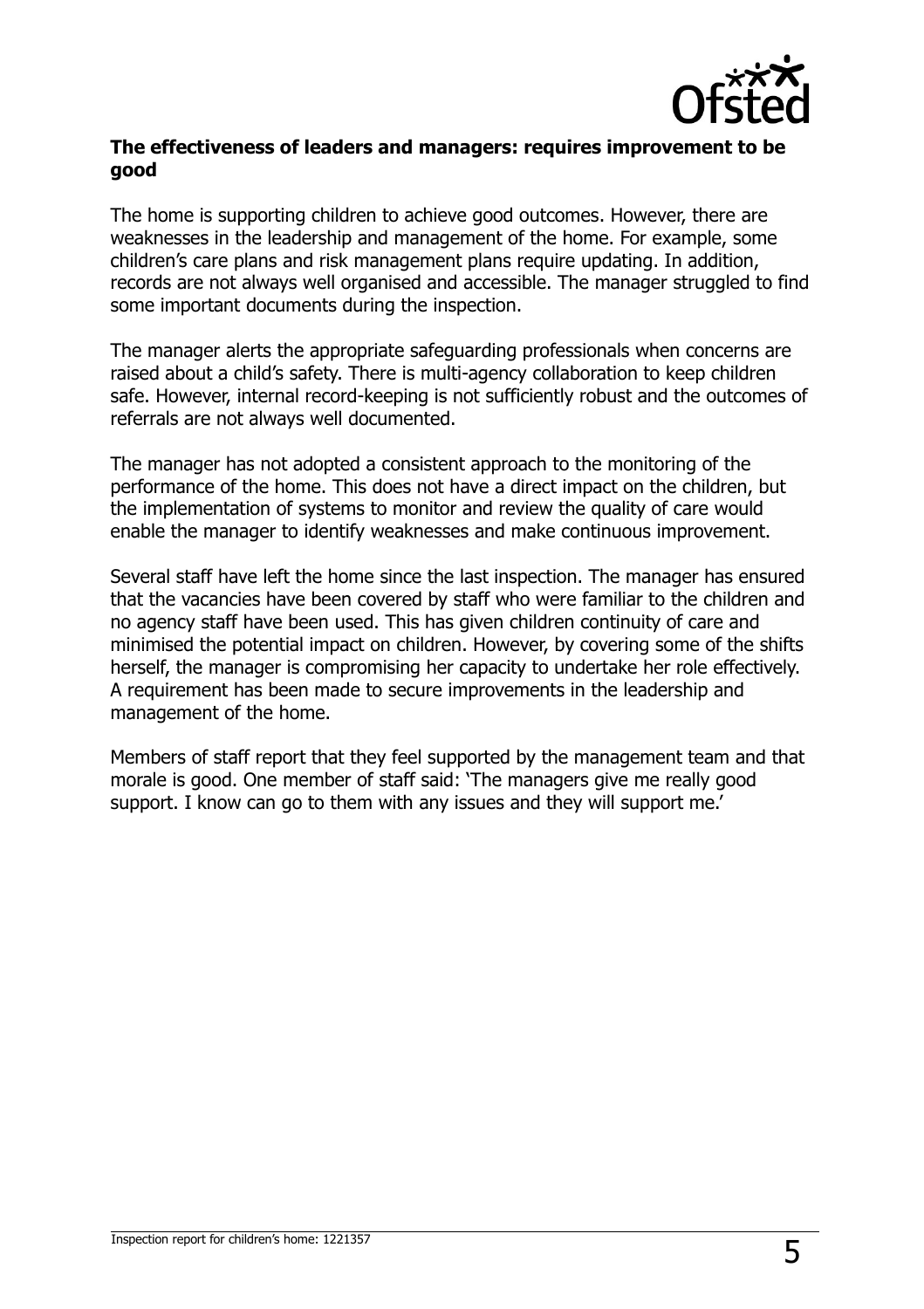

## **What does the children's home need to do to improve? Statutory requirements**

This section sets out the actions that the registered person(s) must take to meet the Care Standards Act 2000, Children's Homes (England) Regulations 2015 and the 'Guide to the children's homes regulations, including the quality standards'. The registered person(s) must comply within the given timescales.

| <b>Requirement</b>                                                                                                                                                                                                                            | Due date            |
|-----------------------------------------------------------------------------------------------------------------------------------------------------------------------------------------------------------------------------------------------|---------------------|
| The protection of children standard is that children are<br>protected from harm and enabled to keep themselves safe.                                                                                                                          | 31 December<br>2021 |
| In particular, the standard in paragraph (1) requires the<br>registered person to ensure-                                                                                                                                                     |                     |
| that staff $-$                                                                                                                                                                                                                                |                     |
| assess whether each child is at risk of harm, taking into<br>account information in the child's relevant plans, and, if<br>necessary, make arrangements to reduce the risk of any<br>harm to the child.<br>(Regulation 12 $(1)$ $(2)(a)(i)$ ) |                     |
| The leadership and management standard is that the<br>registered person enables, inspires and leads a culture in<br>relation to the children's home that-                                                                                     | 31 December<br>2021 |
| helps children aspire to fulfil their potential; and<br>promotes their welfare.                                                                                                                                                               |                     |
| In particular, the standard in paragraph (1) requires the<br>registered person to-                                                                                                                                                            |                     |
| ensure that staff have the experience, qualifications and<br>skills to meet the needs of each child;                                                                                                                                          |                     |
| demonstrate that practice in the home is informed and<br>improved by taking into account and acting on-                                                                                                                                       |                     |
| feedback on the experiences of children, including complaints<br>received.                                                                                                                                                                    |                     |
| (Regulation 13 (1)(a)(b) (2)(c)(g)(ii))                                                                                                                                                                                                       |                     |
| The care planning standard is that children-                                                                                                                                                                                                  | 31 December<br>2021 |
| receive effectively planned care in or through the children's<br>home.                                                                                                                                                                        |                     |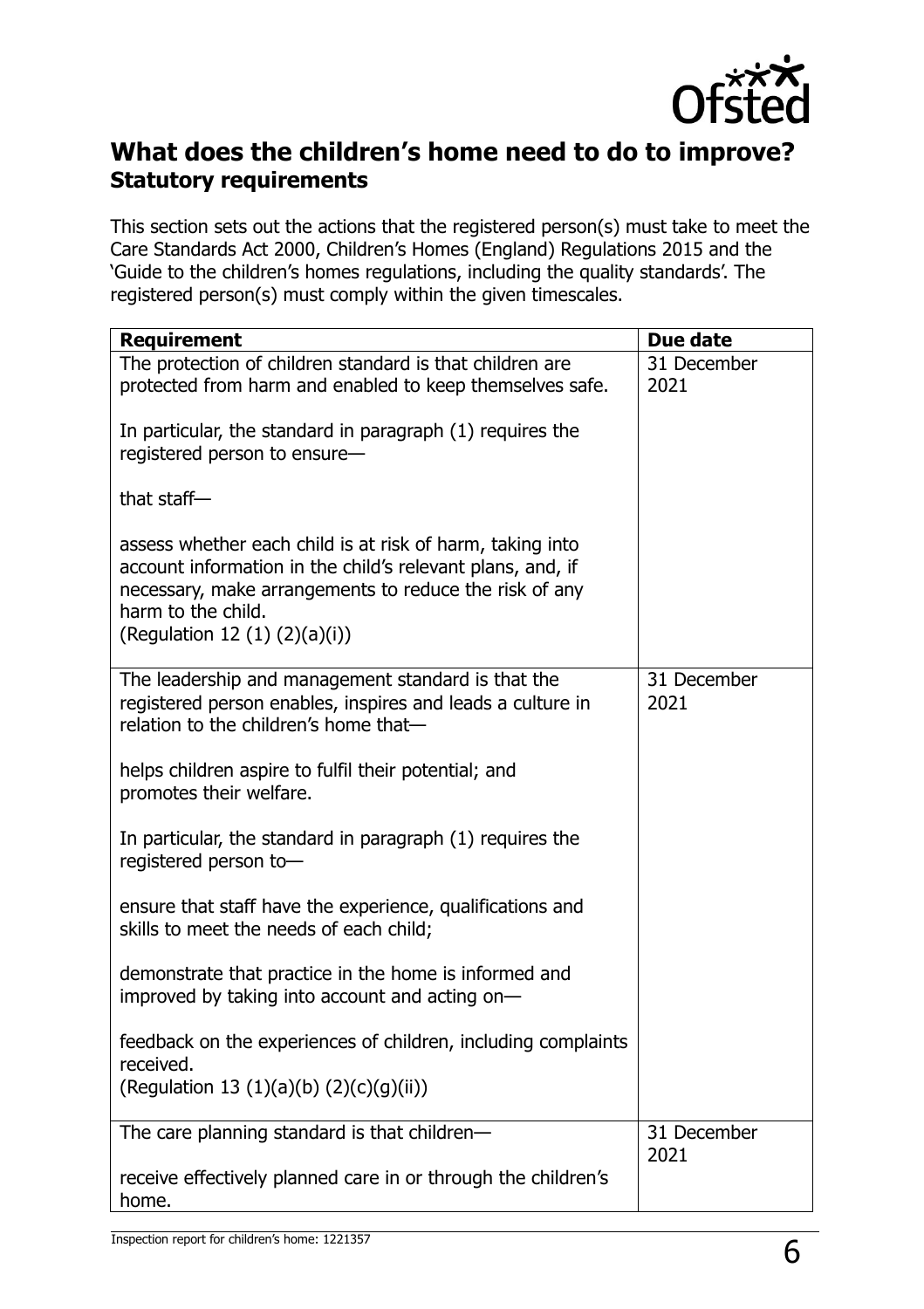

In particular, the standard in paragraph (1) requires the registered person to ensure—

that each child's relevant plans are followed. (Regulation  $14(1)(a)$   $(2)(c)$ 

### **Recommendations**

- The registered person should make improvements to the home to ensure that it is a clean, comfortable and homely environment for children to live in. ('Guide to the children's homes regulations, including the quality standards', page 15, paragraph 3.9)
- The registered person should ensure that each child is given practical support and advice to prepare them effectively for their move from the home. ('Guide to the children's homes regulations, including the quality standards', page 57, paragraph 11.9)
- The registered person should ensure that any consequences used to address poor behaviour are restorative in nature. ('Guide to the children's homes regulations, including the quality standards', page 46, paragraph 9.38)
- The registered person should ensure that staff undertake regular direct work with children that focuses on children's individual risks and vulnerabilities. ('Guide to the children's homes regulations, including the quality standards', page 43, paragraph 9.9)

# **Information about this inspection**

Inspectors have looked closely at the experiences and progress of children and young people, using the 'Social care common inspection framework'. This inspection was carried out under the Care Standards Act 2000 to assess the effectiveness of the service, how it meets the core functions of the service as set out in legislation, and to consider how well it complies with the Children's Homes (England) Regulations 2015 and the 'Guide to the children's homes regulations, including the quality standards'.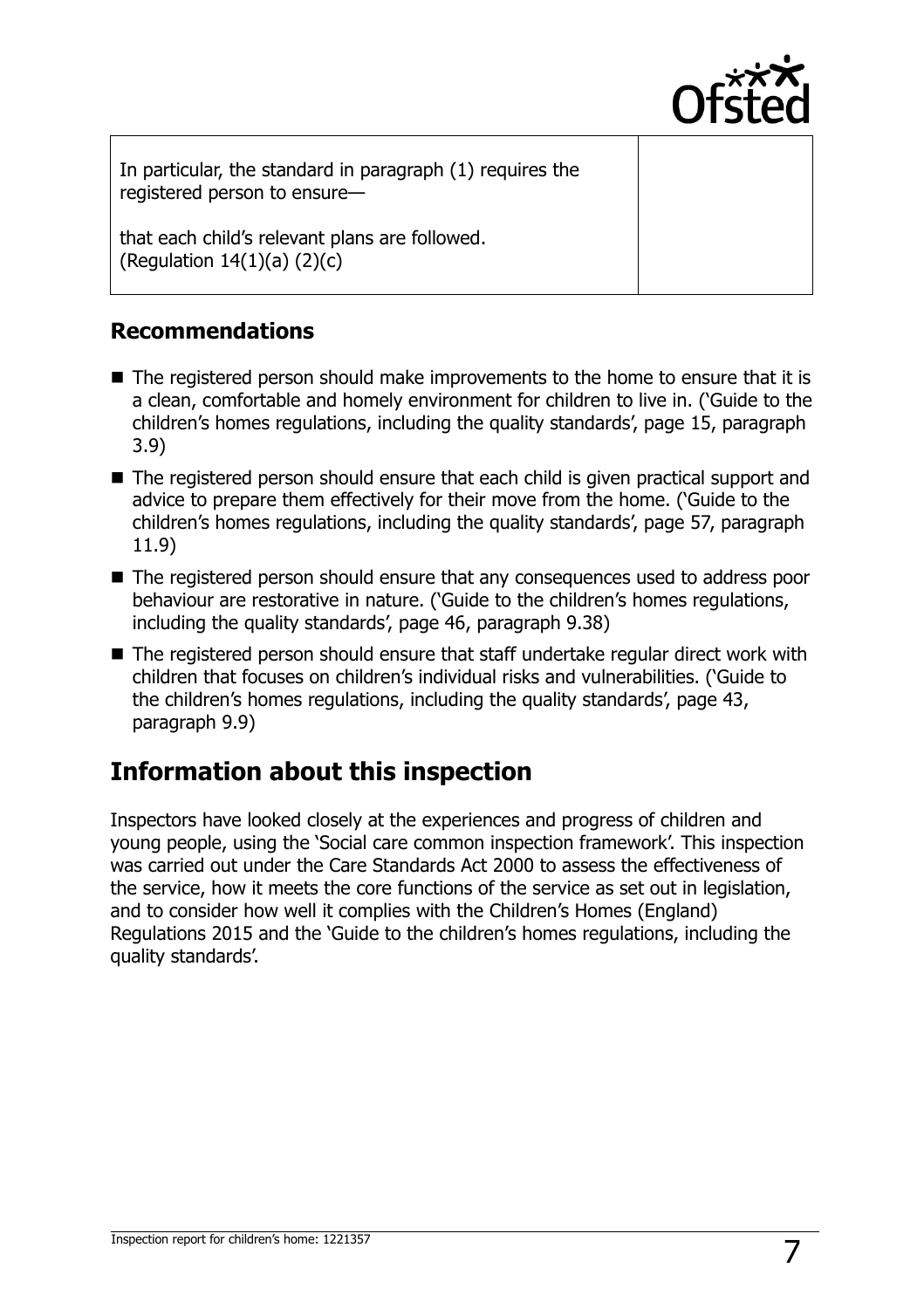

# **Children's home details**

**Unique reference number:** 1221357

**Provision sub-type:** Children's home

**Registered provider:** Hexagon Care Services Ltd

**Registered provider address:** Unit 1 Tustin Court, Riversway, Preston, Lancashire PR2 2YQ

**Responsible individual:** Jeanette Swift

**Registered manager:** Melanie Black

## **Inspector**

Sophie Thomson, Social Care Inspector